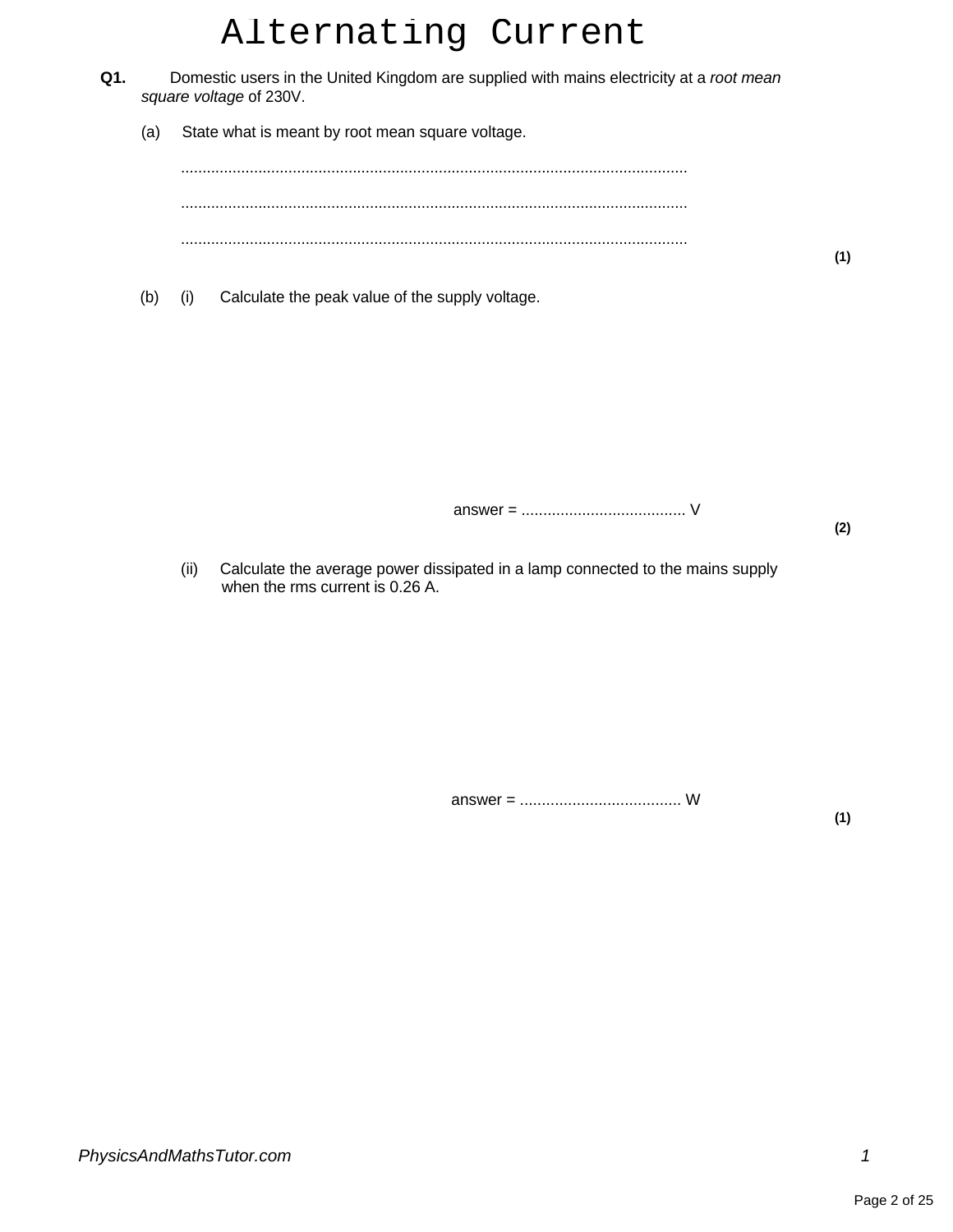(c) The frequency of the voltage supply is 50 Hz. On the axes below draw the waveform of the supplied voltage labelling the axes with appropriate values.





**Q2.** The circuit in Figure 1 shows a sinusoidal ac source connected to two resistors,  $R_{\text{1}}$  and  $R_{\text{2}}$ , which form a potential divider. Oscilloscope 1 is connected across the source and oscilloscope 2 is connected across R<sub>2</sub>.

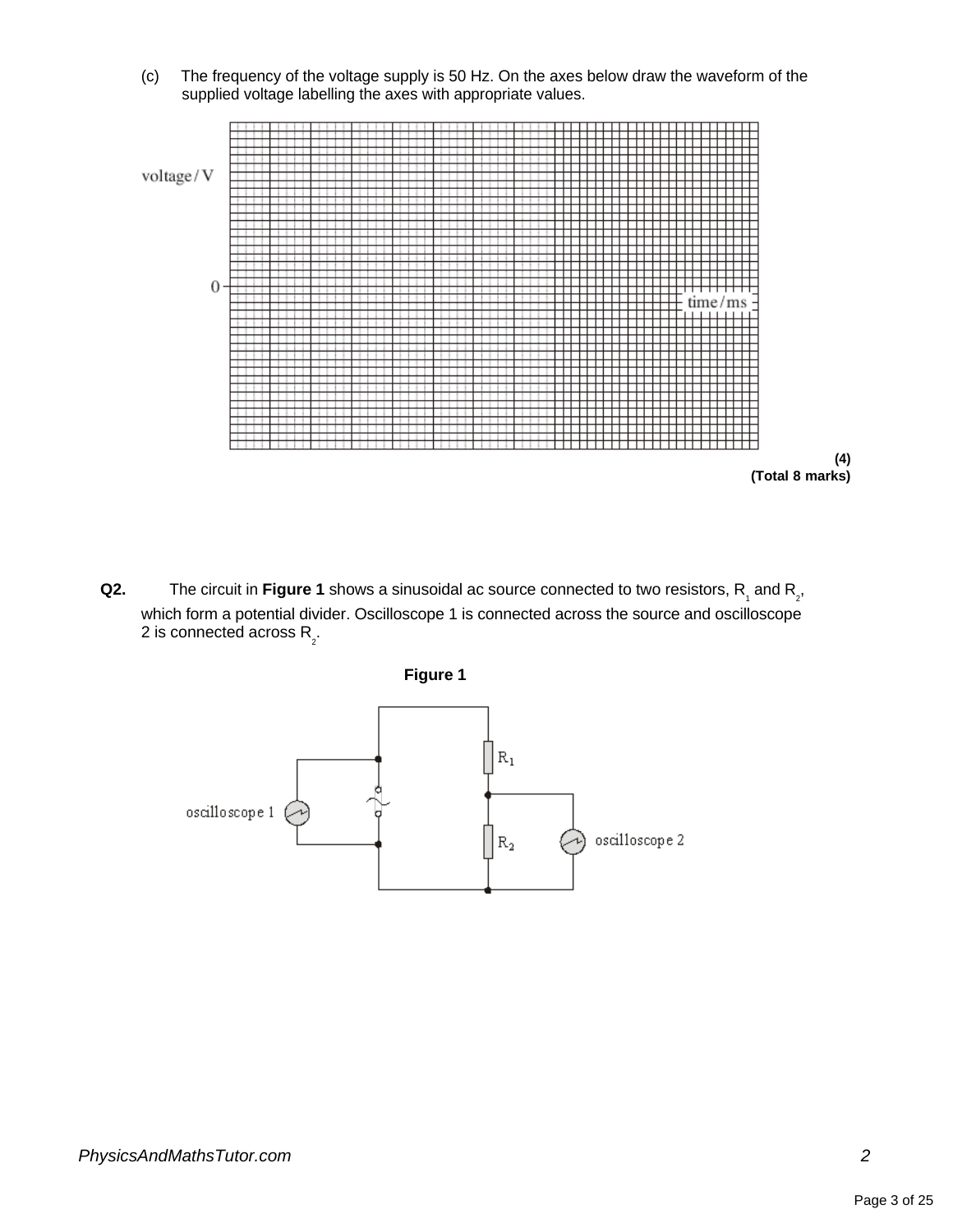(a) **Figure 2** shows the trace obtained on the screen of oscilloscope 1. The time base of the oscilloscope is set at 10 m/s per division and the voltage sensitivity at 15 V per division.



For the ac source, calculate

|     | (i)  | the frequency,                                                                                                         |     |
|-----|------|------------------------------------------------------------------------------------------------------------------------|-----|
|     |      |                                                                                                                        |     |
|     |      |                                                                                                                        |     |
|     | (ii) | the rms voltage.                                                                                                       |     |
|     |      |                                                                                                                        |     |
|     |      |                                                                                                                        |     |
|     |      |                                                                                                                        | (4) |
| (b) |      | The resistors have the following values: R <sub>1</sub> = 450 $\Omega$ and R <sub>2</sub> = 90 $\Omega$ .<br>Calculate |     |
|     | (i)  | the rms current in the circuit,                                                                                        |     |
|     |      |                                                                                                                        |     |
|     | (ii) | the rms voltage across $R_{\rho}$ .                                                                                    |     |
|     |      |                                                                                                                        | (2) |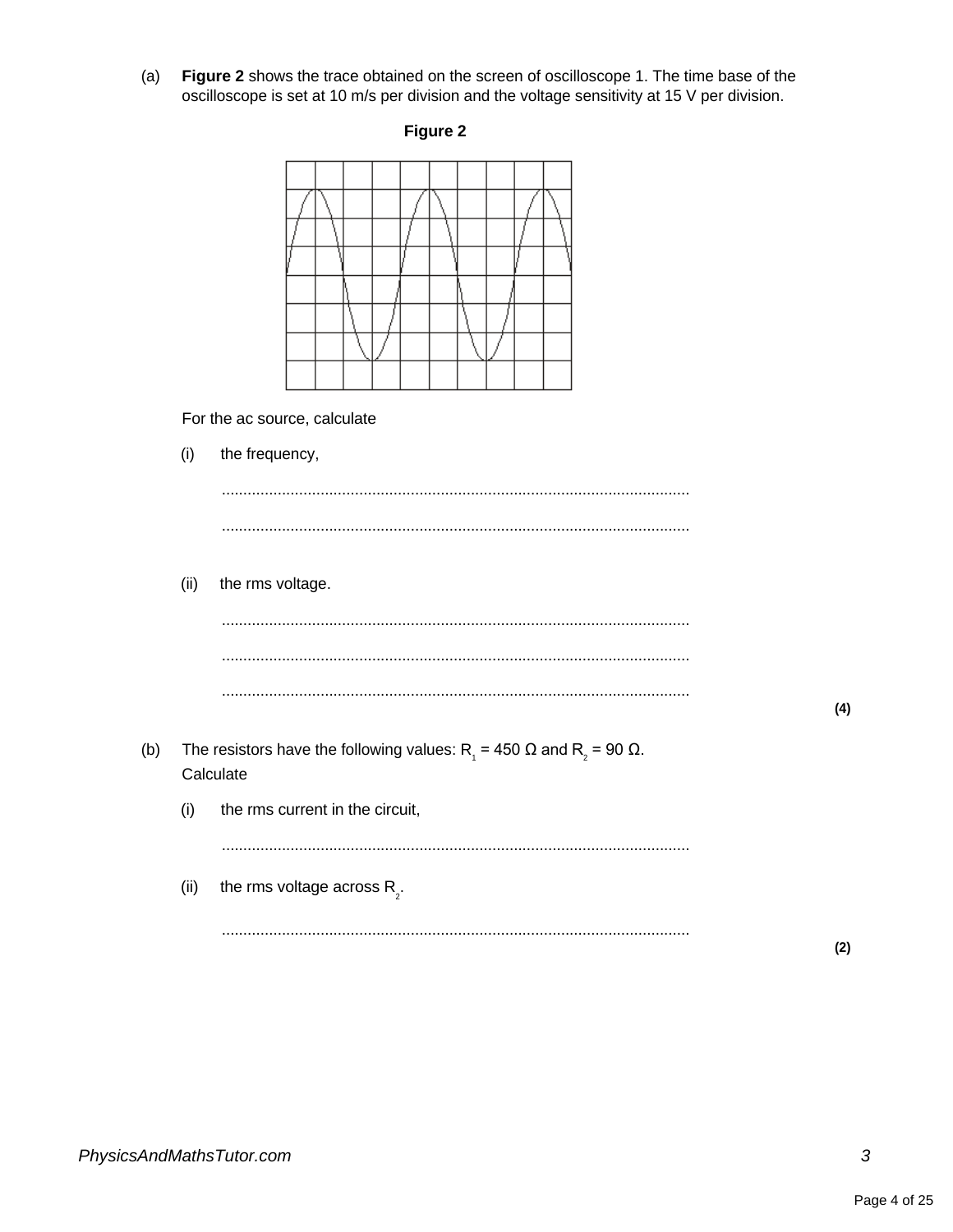- (c) Oscilloscope 2 is used to check the calculated value of the voltage across  $R_2$ . The screen of oscilloscope 2 is identical to that of oscilloscope 1 and both are set to the same time base. Oscilloscope 2 has the following range for voltage sensitivity: 1 V per div., 5 V per div., 10 V per div. and 15 V per div. State which voltage sensitivity would give the most suitable trace. Explain the reasons for your choice. ...................................................................................................................... ...................................................................................................................... ...................................................................................................................... ...................................................................................................................... ......................................................................................................................
	- **(Total 9 marks)**

**(3)**

**Q3.** A sinusoidal alternating voltage source of frequency 500 Hz is connected to a resistor of resistance 2.0 kΩ and an oscilloscope, as shown in **Figure 1**.



**Figure 1**

(a) The rms current through the resistor is 5.3 mA. Calculate the peak voltage across the resistor.

...................................................................................................................... ...................................................................................................................... ......................................................................................................................

**(2)**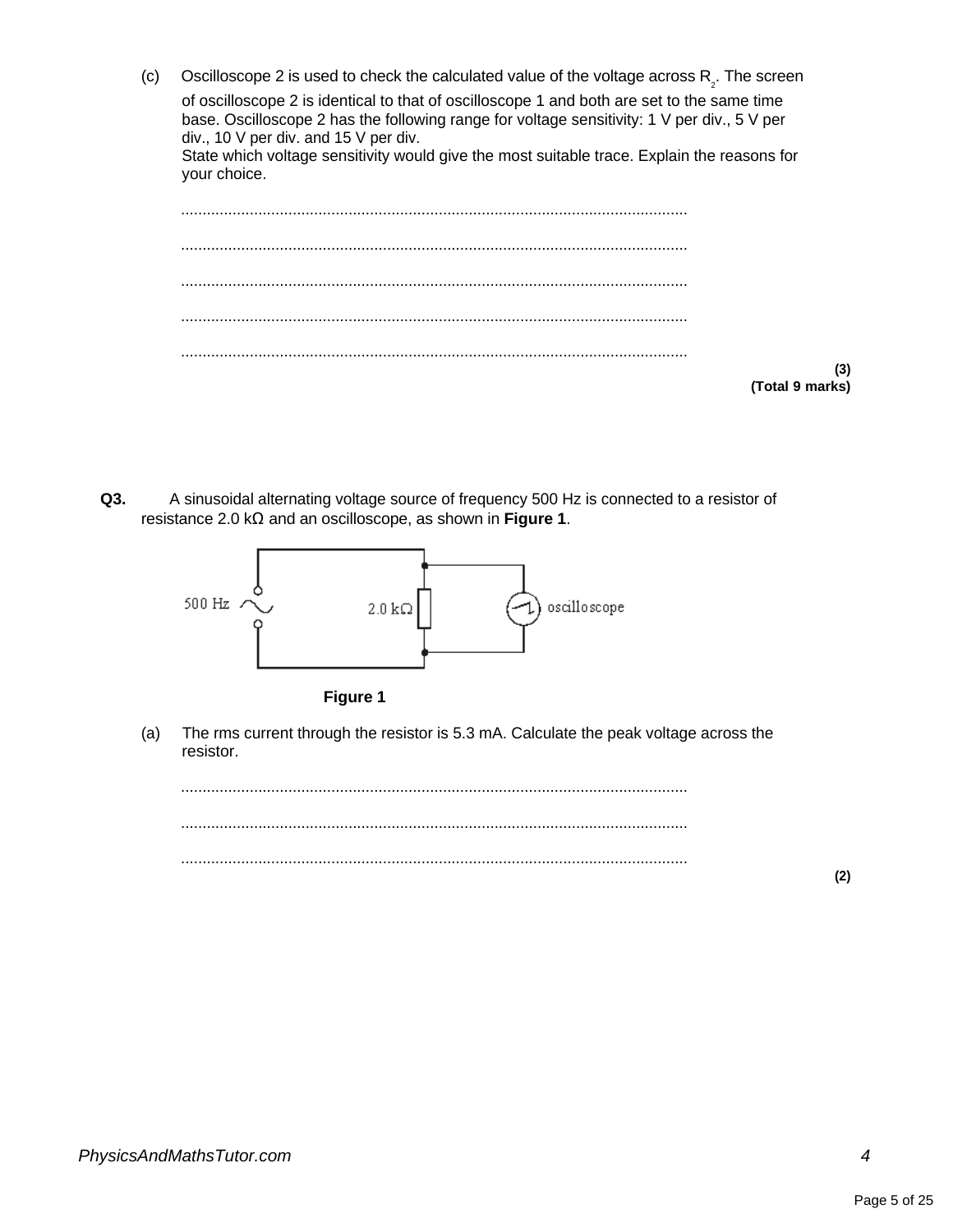(b) The settings on the oscilloscope are

timebase: 250 µs per division, voltage sensitivity: 5.0 V per division.

Draw on the grid, which represents the screen of the oscilloscope, the trace that would be seen.



**Q4.** An oscilloscope is connected to a sinusoidal ac source as shown in **Figure 1**. The frequency and the voltage output of the ac source can be varied.

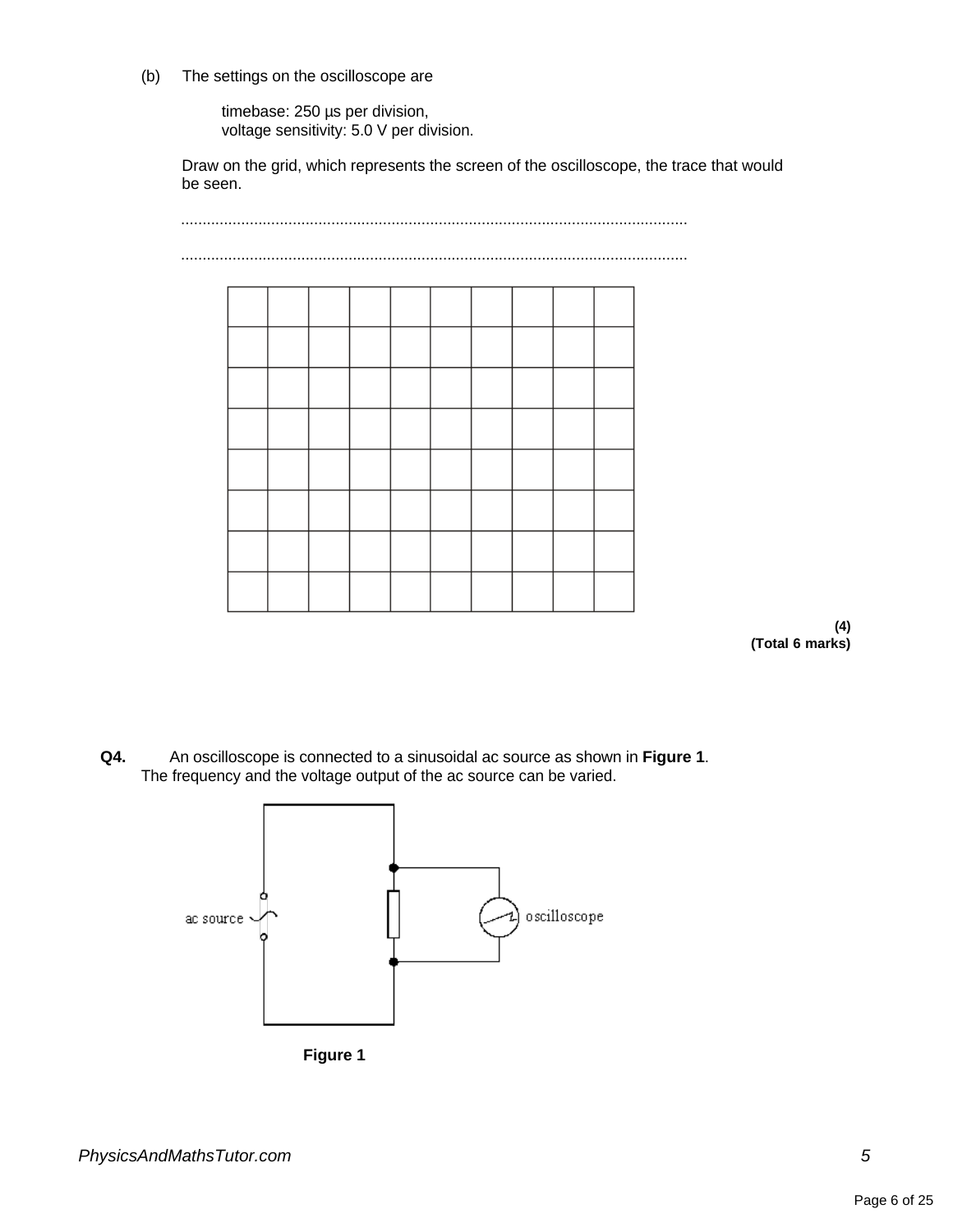At a certain frequency the ac signal has an rms output of 7.1 V. **Figure 2** shows the trace obtained on the screen of the oscilloscope when one horizontal division corresponded to a time of 5.0 ms.





- (a) Calculate, for the signal shown in **Figure 2**,
	- (i) the peak voltage,

.............................................................................................................

(ii) the frequency.

............................................................................................................. .............................................................................................................

**(3)**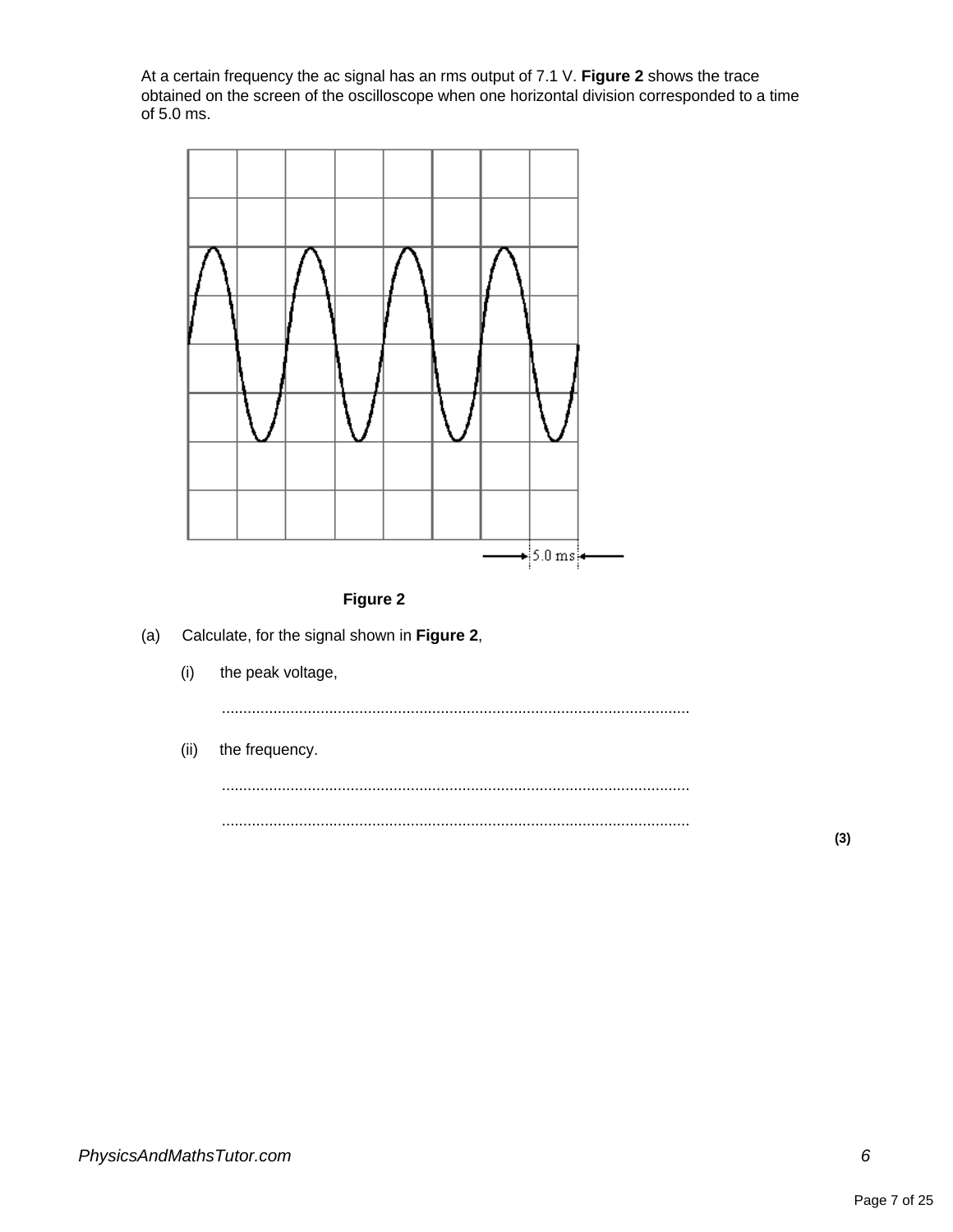(b) The voltage output and frequency of the signal are now changed so that the peak voltage is 80 V and the frequency is 200 Hz.

State which **two** controls on the oscilloscope have to be altered so that **four** full cycles again appear on the screen but the peak to peak distance occupies the **full** screen.

Determine the values at which these two controls have to be set.

| Total |
|-------|

**Q5.** The diagram below shows an ac waveform that is displayed on an oscilloscope screen.



The time base of the oscilloscope is set at 1.5 ms per division and the y-gain at 1.5 V per division.

- (a) For the ac waveform shown,
	- (i) Calculate the frequency

............................................................................................................. ............................................................................................................. ............................................................................................................. ............................................................................................................. answer ............................................ Hz

**(5) (Total 8 marks)**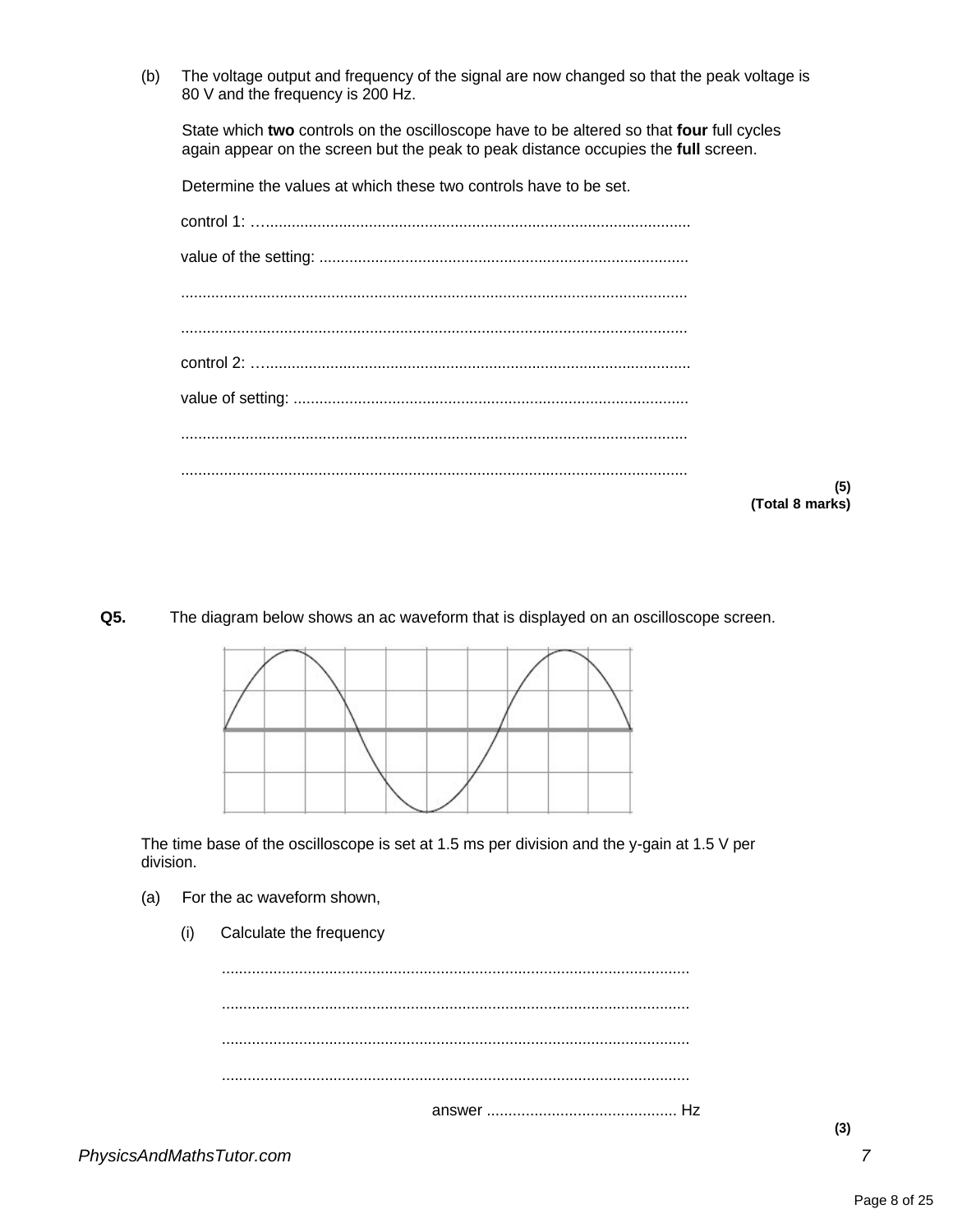|     | (ii)  | Calculate the peak voltage                                                               |     |
|-----|-------|------------------------------------------------------------------------------------------|-----|
|     |       |                                                                                          |     |
|     |       |                                                                                          |     |
|     |       |                                                                                          |     |
|     |       |                                                                                          |     |
|     |       |                                                                                          | (2) |
|     | (iii) | the rms voltage                                                                          |     |
|     |       |                                                                                          |     |
|     |       |                                                                                          |     |
|     |       |                                                                                          |     |
|     |       |                                                                                          |     |
|     |       |                                                                                          |     |
|     |       |                                                                                          | (2) |
| (b) |       | State and explain the effect on the oscilloscope trace if the time base is switched off. |     |
|     |       |                                                                                          |     |
|     |       |                                                                                          |     |
|     |       |                                                                                          |     |
|     |       |                                                                                          |     |
|     |       |                                                                                          |     |
|     |       |                                                                                          |     |
|     |       | (Total 9 marks)                                                                          | (2) |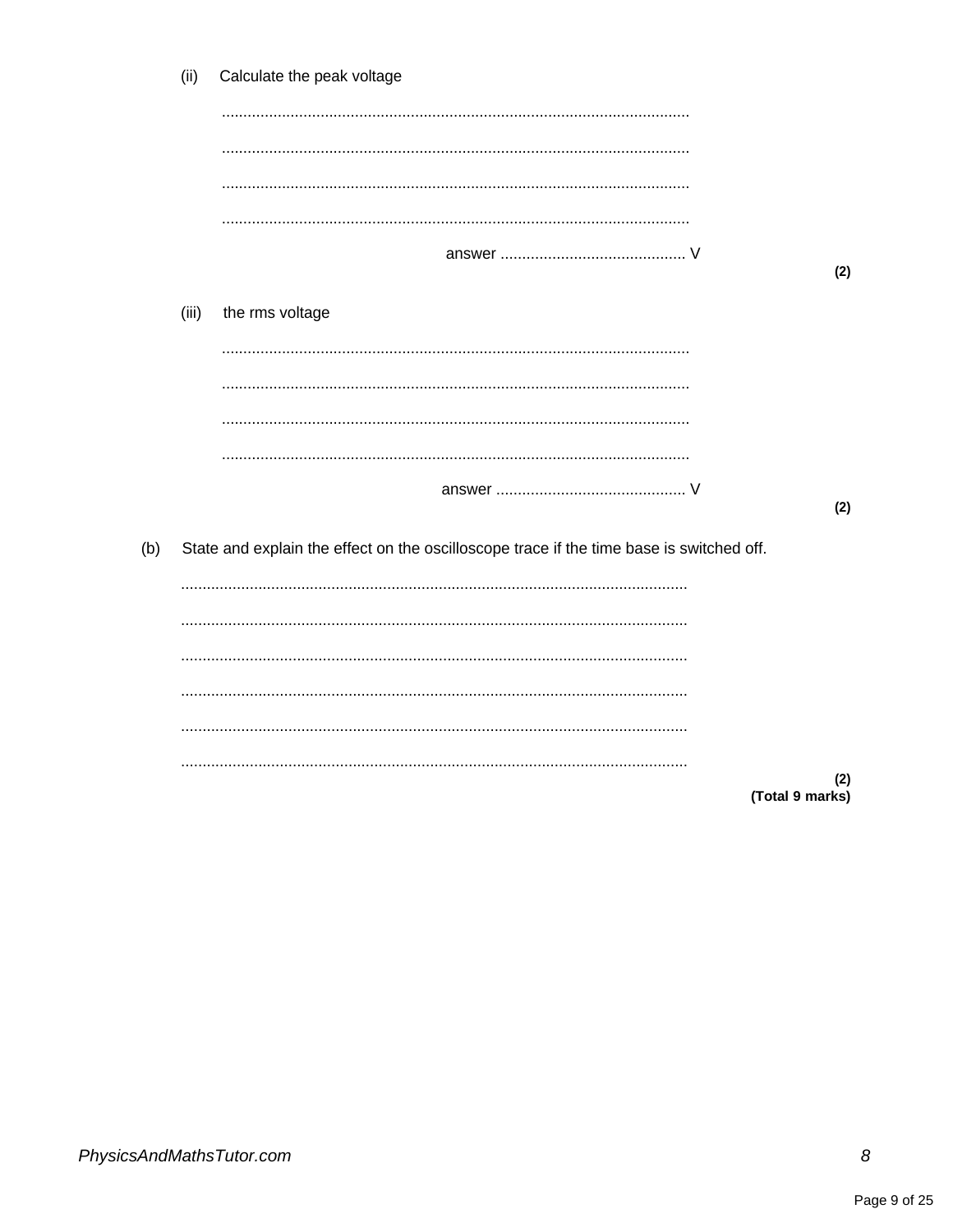**Q6.** An alternating current (ac) source is connected to a resistor to form a complete circuit. The trace obtained on an oscilloscope connected across the resistor is shown in the diagram below.



The oscilloscope settings are: Y gain 5.0 V per division time base 2.0 ms per division.

(i) Calculate the peak voltage of the ac source.

answer = ....................................... V **(1)**

(ii) Calculate the rms voltage.

answer = ....................................... V **(1)**

(iii) Calculate the time period of the ac signal.

answer = ..................................... ms **(1)**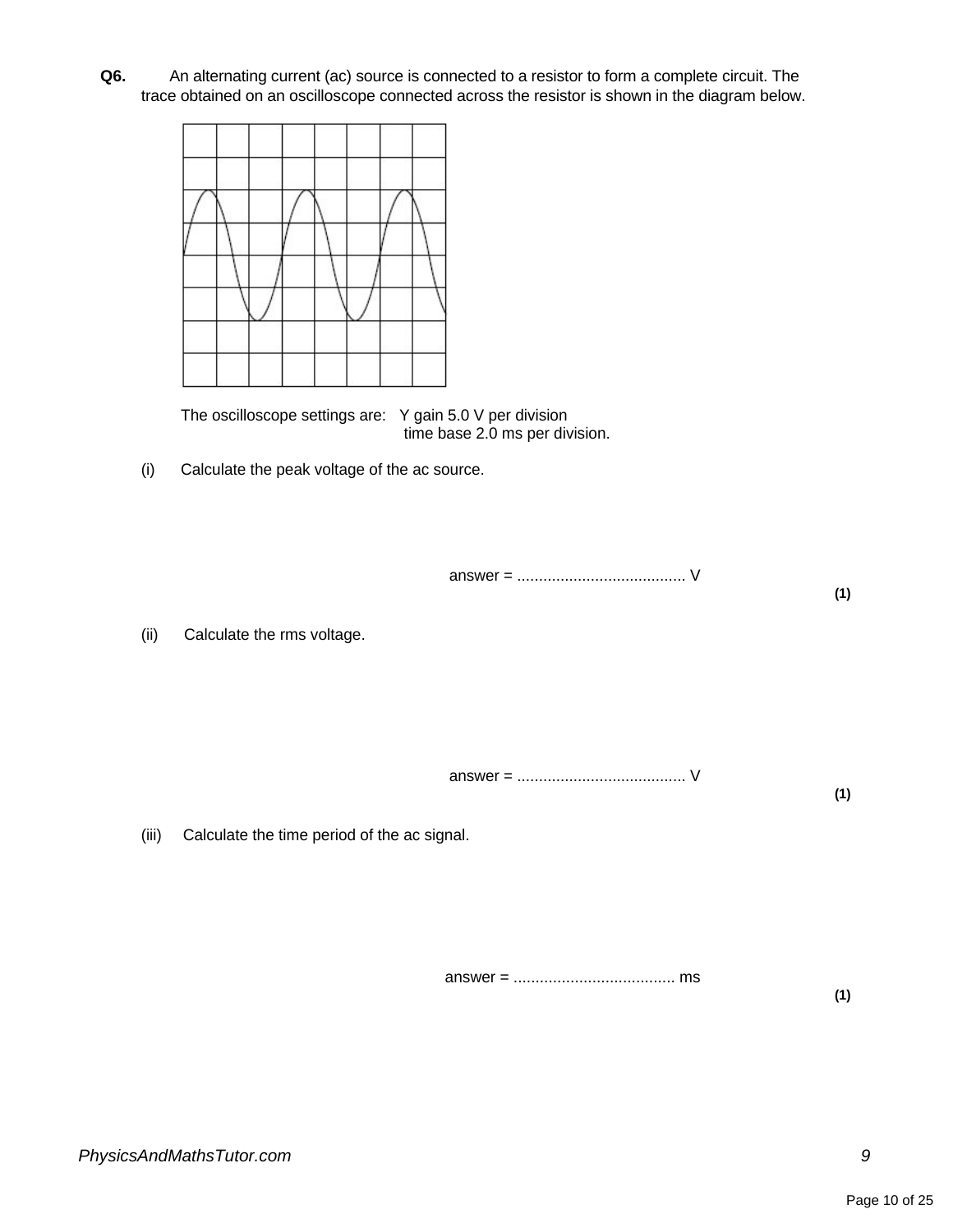(iv) Calculate the frequency of the ac signal.

answer = ...................................... Hz

**(2) (Total 5 marks)**

**Q7.** An oscilloscope is used to investigate various voltage sources. In order to do this a voltage source is connected to the y-input and the time base is switched off. **Figure 1** below shows the screen of the oscilloscope when the y-input is not connected to a voltage source.



**Figure 1**

**Figure 2** shows the screen when a 1.5V cell is connected to the y-input.

## **Figure 2**

| PhysicsAndMathsTutor.com |  |  |  |  |  |  |
|--------------------------|--|--|--|--|--|--|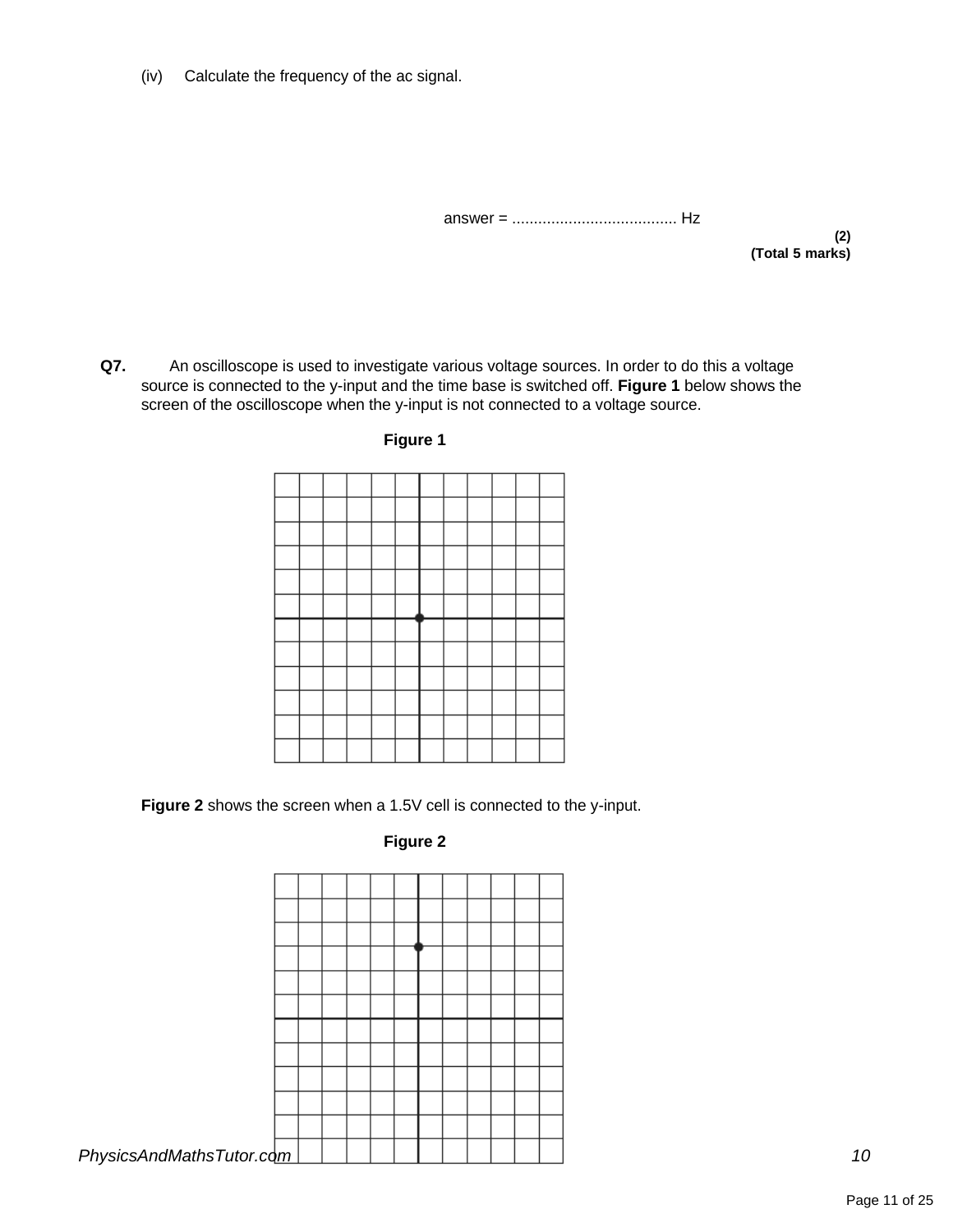$(a)$ On the grid below show the appearance of the screen if the y-input is connected to a 2.5V dc supply.



The y-input is now connected to a sinusoidal ac voltage supply and the screen is shown in  $(b)$ Figure 3.







 $(i)$ Explain why a vertical line is now seen on the screen.

 $(2)$ 

 $(1)$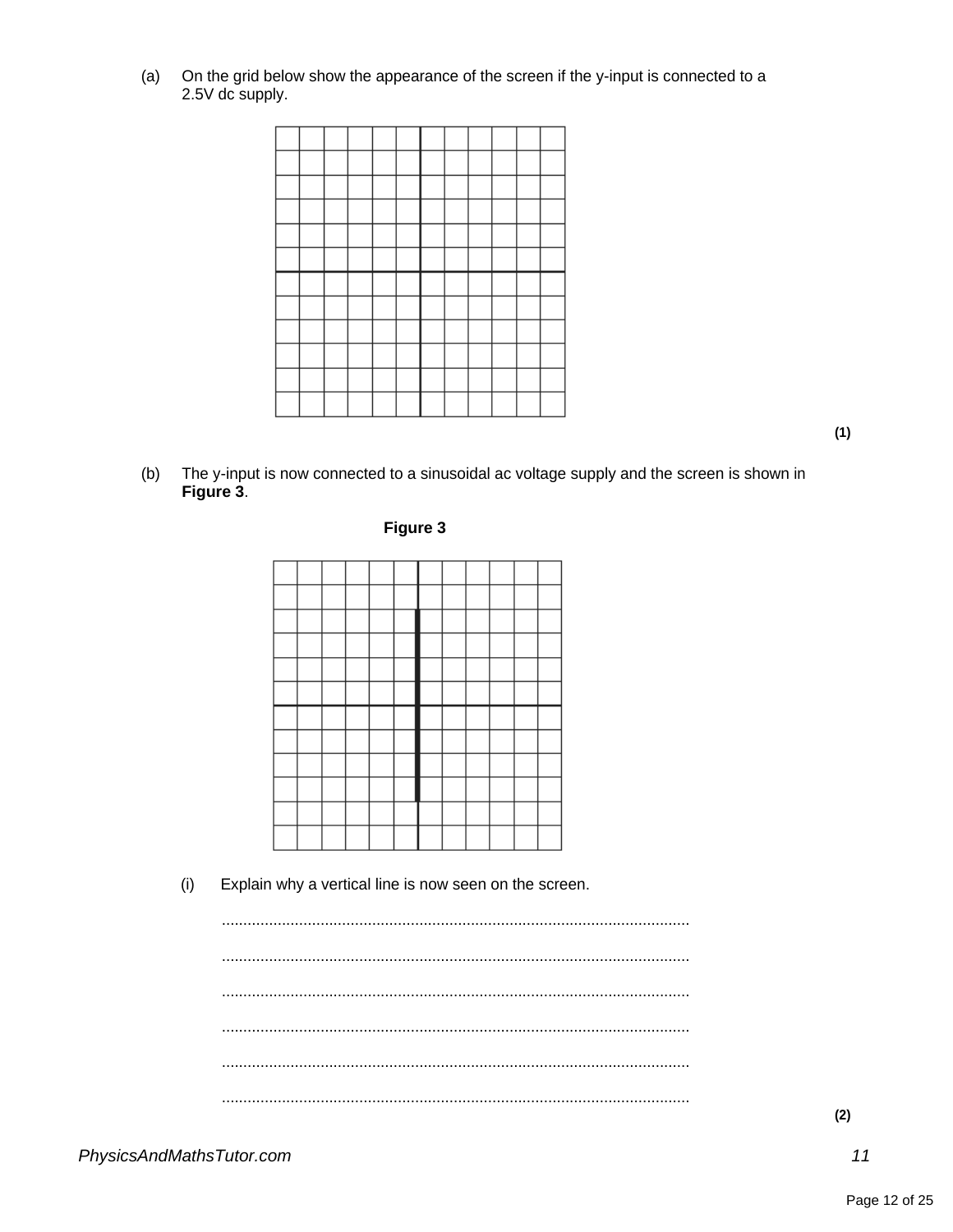(ii) Calculate the peak-to-peak voltage of the ac supply.

answer = ..................................... V

**(2)**

(iii) Calculate the root mean square voltage of the supply.

answer = ..................................... V

**(2) (Total 7 marks)**

**Q8.** An oscilloscope is connected to an alternating voltage source of rms value 4.2 V at a frequency of 2.5 kHz.

(a) Calculate the peak-to-peak alternating voltage.

peak-to-peak voltage = .................................... **(2)**

*PhysicsAndMathsTutor.com 12*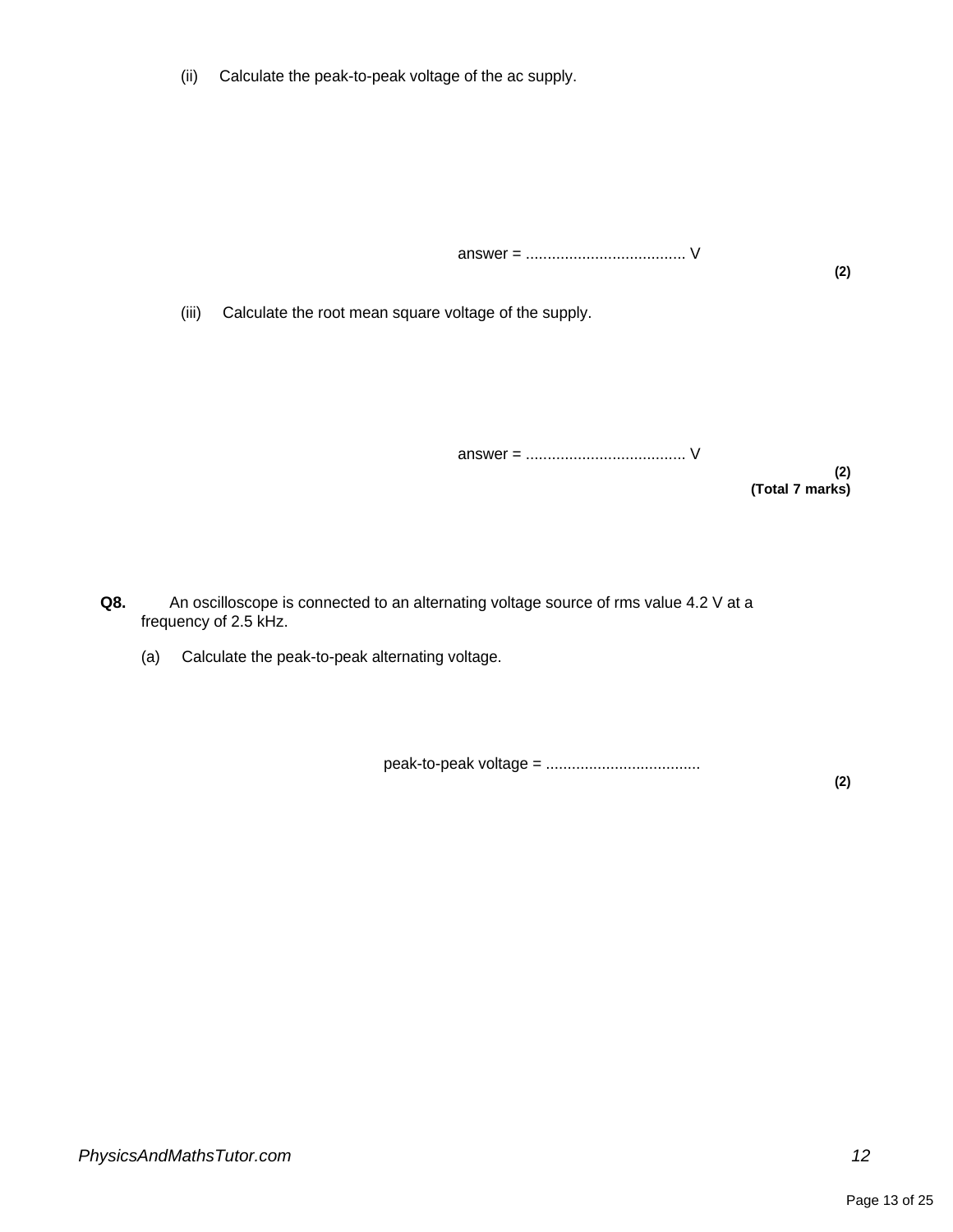(b) **Figure 1** represents the screen of the oscilloscope.

#### **Figure 1**

|  |  |  | $\sim$ |  |  |
|--|--|--|--------|--|--|
|  |  |  |        |  |  |

#### Determine

(i) the voltage sensitivity of the oscilloscope,

voltage sensitivity = ....................................

(ii) the time base setting of the oscilloscope.

time base setting = .................................

(c) The time base of the oscilloscope is switched off and the voltage sensitivity is set to 0.5 V div<sup>-1</sup>. The oscilloscope is connected across a 1.75 V battery of internal resistance 3.5 Ω which is connected to a 10 Ω resistor as shown in **Figure 2**. **Figure 3** represents



the screen of the oscilloscope which shows the spot when registering zero volts.



**(3)**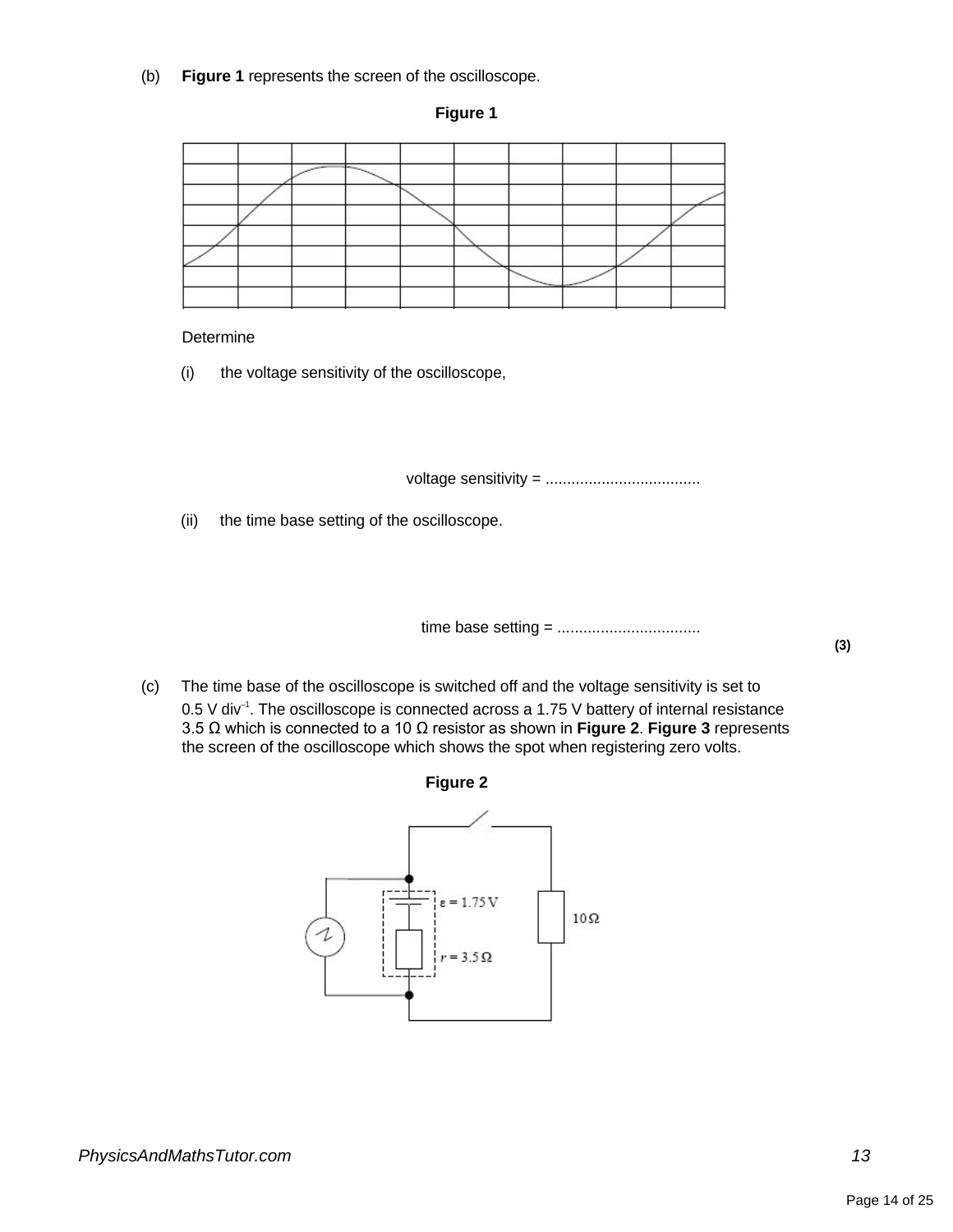### **Figure 3**

- (i) Draw a spot on **Figure 3** showing the appearance on the screen when the switch is open. Label this spot O.
- (ii) When the switch is closed determine the current flowing through the 10  $\Omega$  resistor.

current = ....................................

(iii) Draw a spot on **Figure 3** showing the appearance on the screen when the switch is closed. Label this spot C.

**(5) (Total 10 marks)**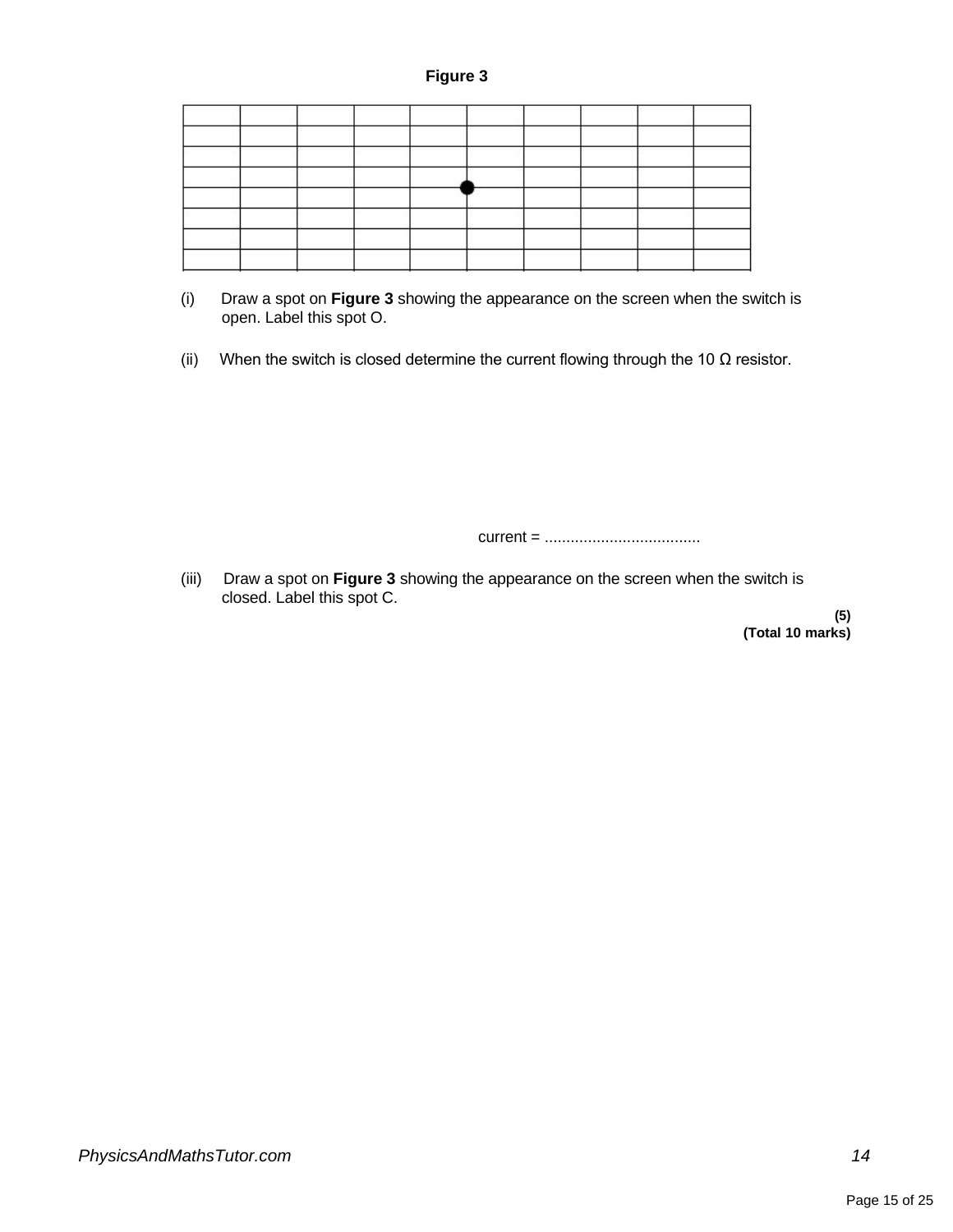(a) An alternating current supply provides an output voltage of 12 V rms at a frequency of 50 Hz. Describe how you would use an oscilloscope to check the accuracy of the rms output voltage and the frequency of the supply.

The quality of your written communication will be assessed in your answer.

| $\cdots$ |
|----------|
|          |
|          |
|          |
|          |
|          |
|          |
|          |
|          |
|          |
|          |
|          |
|          |

 $(6)$ 

- $(b)$ The power supply in part (a) is connected to a 12 V 24 W lamp.
	- $(i)$ Calculate the rms current in the lamp.

Q9.